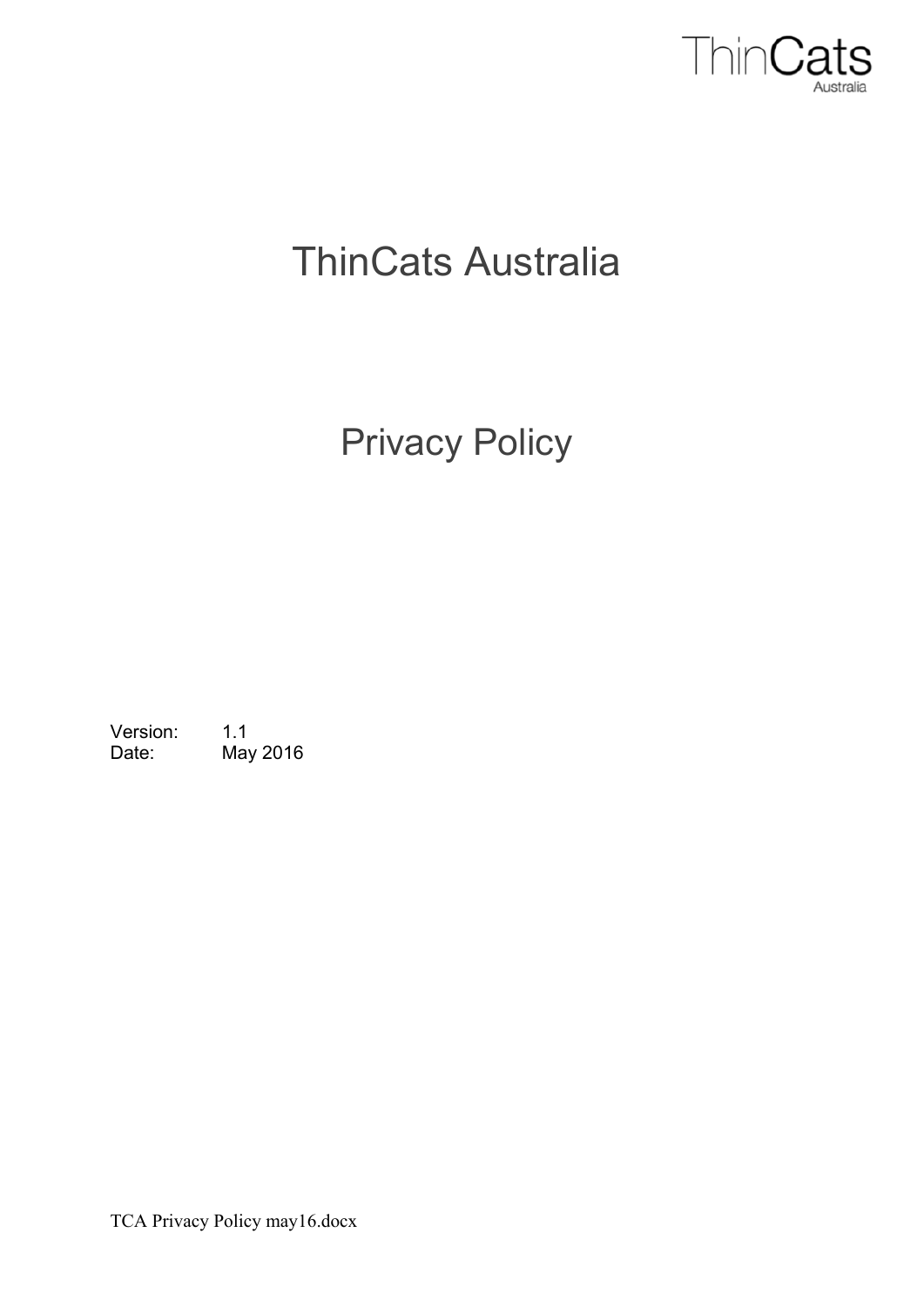

### **Privacy Policy**

ThinCats Australia (TCA) comprises ThinCats Australia Group Holdings Pty Ltd and its wholly owned subsidiaries ThinCats Australia Pty Ltd and ThinCats Australia Nominees Pty Ltd.

Your privacy is important to us. We know that how we collect, use and protect your information is important to you, and we value your trust.

This privacy policy explains how TCA collects, uses and protects your personal information in accordance with the Privacy Act 1988 (Commonwealth), as amended and the Australian Privacy Principles (**APPs**) (together, referred to as the **Privacy Laws**), as well as the rights that customers have in respect of their personal information.

#### **Collection of Personal information**

We collect personal information through our membership application process and subsequent interactions and dealings with you, to enable us to provide you with the services you request as well as information on other products and services offered by us. The law may also require us to collect personal information.

We may collect statistical information about visitors to our websites such as the number of visitors, pages viewed, types of transactions conducted, time online and documents downloaded. This information is used to evaluate and improve the performance of our websites.

We may use cookies on our websites. A cookie is a small amount of data that is sent to your browser from a website's computer and stored on your computer's hard drive. They are used to collect statistical information in addition to allowing you to access your account online.

We aim to ensure that the personal information we retain about you is accurate, complete and up-to-date.

We ask that you promptly notify us of any changes to the personal information that we hold about you to enable us to contact you with regard to your account activities and other urgent matters.

#### **Use of Personal Information**

Your personal information is used by us to administer, monitor and evaluate products and services, gather, aggregate and report statistical information, assist you with any queries and take measures to detect and prevent fraud and other illegal activity.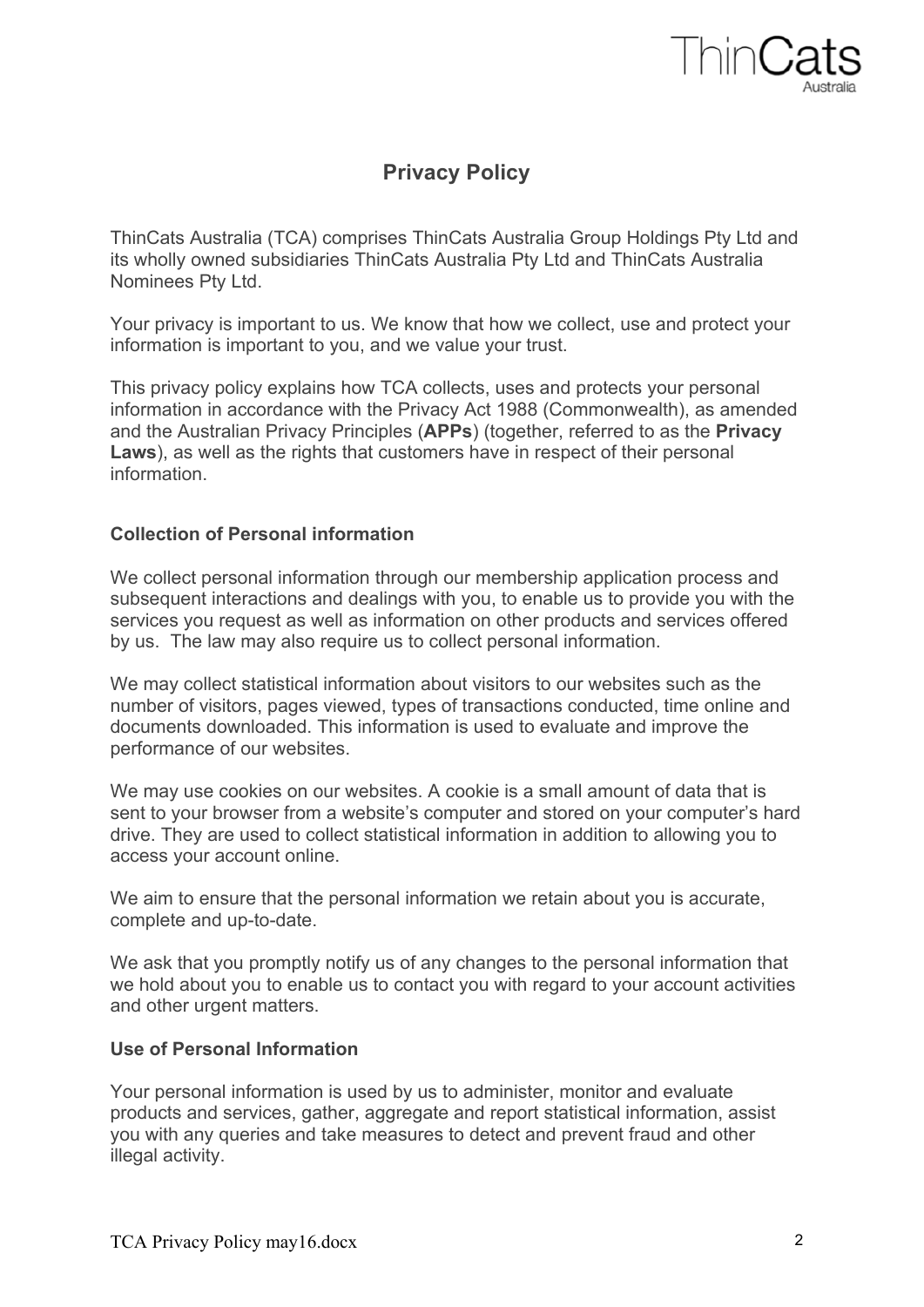

We may disclose personal information in confidence, to our service providers, including credit reporting agencies for KYC/AML checks. We may also be required to provide your personal information to regulatory and government bodies.

#### **Protection of Personal Information**

We take all reasonable steps to protect your personal information from misuse, loss, unauthorised access, modification or disclosure, whether held by us or by our service providers locally and overseas. We limit access to your personal information to those staff members and third parties who need to know, in order to conduct our business, service your account and provide you with our services. We maintain physical, electronic and procedural safeguards to protect your personal information.

#### **Your rights**

You need not give us any of the personal information requested by us. However, without that information we may not be able to open an account for you where the information is requested in an application form, or to provide you with any other services, information or assistance you have sought.

While we may send you marketing material that we think may be useful to you, we are cognisant of the need to respect your privacy. Unless you are informed otherwise, this information is used to review your ongoing needs, enhance customer service and give you information or opportunities that we believe may be relevant to you.

If you do not wish to receive non-essential information or marketing material, you will be allowed to unsubscribe to receiving such material.

Under the Privacy Laws, you have the right to obtain a copy of any personal information we hold about you and seek a correction of that information. There are some exceptions to this set out in the Privacy Laws.

To make a request, please send an email to admin@thincats.com.au. We will need to verify your identity and may require you to complete a form specifying the information you require. We will acknowledge your request within seven (7) days and respond promptly to it advising the procedure to accessing this information.

If you have concerns about TCA's privacy practices or specific complaints about the personal information we have about you or would like to request access or amendment to your information, simply send an email to admin@thincats.com.au.

If your concerns are not resolved by us to your satisfaction, you may complain to the Office of the Australian Information Commissioner through one of the following means:

| Telephone: | 1300 363 992              |
|------------|---------------------------|
| Email:     | enquiries@oaic.gov.au; or |
| Writing:   | <b>GPO Box 5218</b>       |
|            | SYDNEY NSW 2001           |